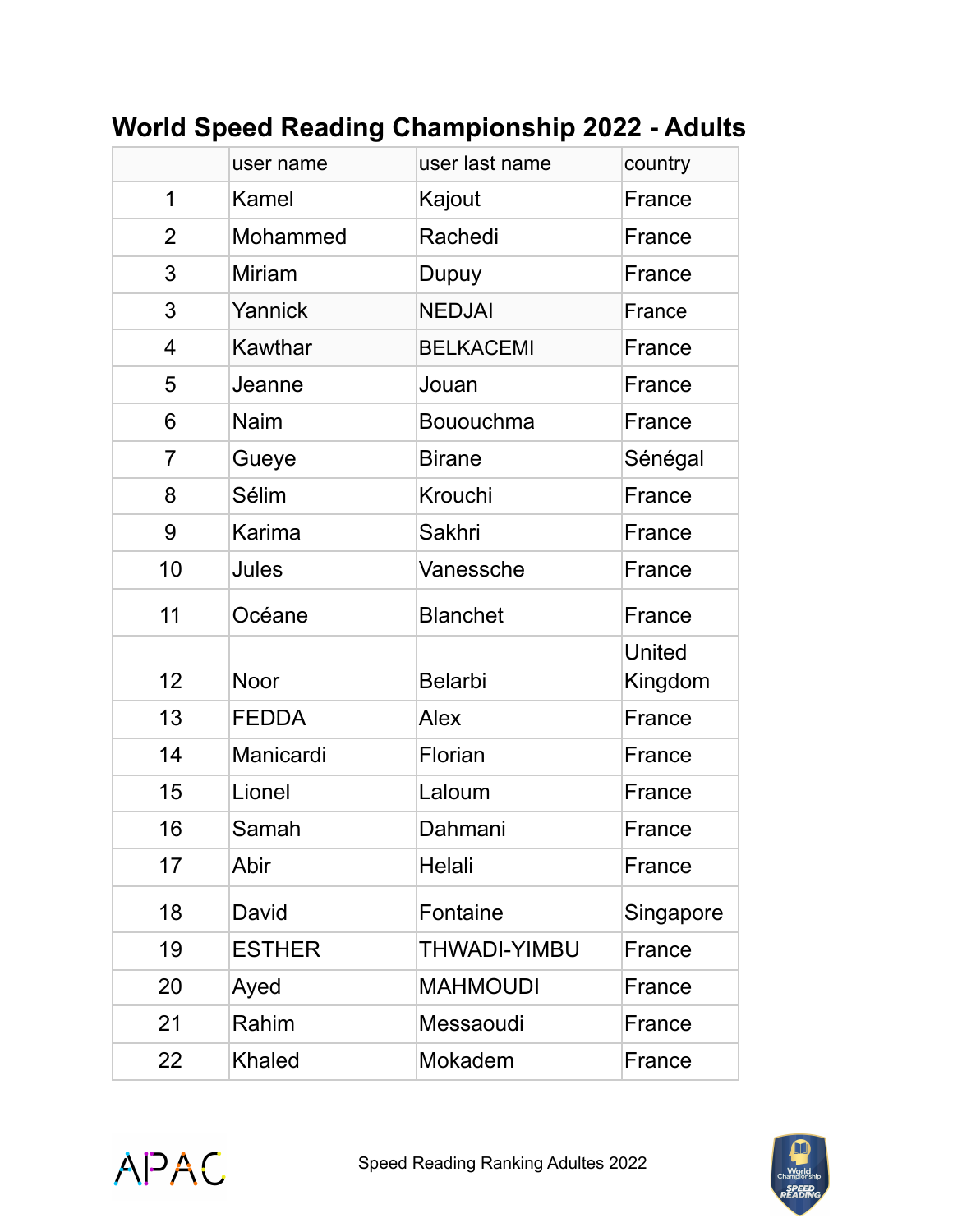| 23 | <b>HADIDJA</b>     | ABDALLAH            | France                 |
|----|--------------------|---------------------|------------------------|
| 24 | <b>TAHIA</b>       | <b>BOUKROUNA</b>    | France                 |
| 25 | Yannick            | Poulain             | France                 |
| 26 | Meghna             | Singhi              | India                  |
| 27 | Tahani             | Echeikh Ezaouali    | France                 |
| 28 | <b>Ben Mohamed</b> | Maryeme             | France                 |
| 29 | Maciej             | Smreczak            | Polska                 |
| 30 | Cyril              | Faribault           | France                 |
| 31 | <b>Barbara</b>     | <b>LAMBERT</b>      | Nouvelle-C<br>alédonie |
| 32 | Kathy              | Djouadi             | France                 |
| 33 | Julie              | <b>Dieuleveux</b>   | France                 |
| 34 | <b>Christelle</b>  | <b>KAPSSU</b>       | France                 |
| 35 | <b>Robert</b>      | <b>Boczar</b>       | Polska                 |
| 36 | Anthony            | <b>Morere</b>       | France                 |
| 37 | Cire               | LO                  | Sénégal                |
| 38 | Mai-Hân            | <b>Beretti</b>      | France                 |
| 39 | <b>SALL</b>        | Assa                | France                 |
| 40 | Kaitty             | MONARD              | France                 |
| 41 | Daphné             | <b>BATAMIO</b>      | France                 |
| 42 | Olivier            | Camirand            | Canada                 |
| 43 | Kadidiatou         | <b>KANE</b>         | France                 |
| 44 | <b>Zilhicce</b>    | Yalcin              | France                 |
| 45 | Hafssa             | <b>MDJ</b>          | France                 |
| 46 | Dawid              | Pękała              | Polska                 |
| 47 | <b>Noura</b>       | <b>AIT OURAHHOU</b> | Morocco                |



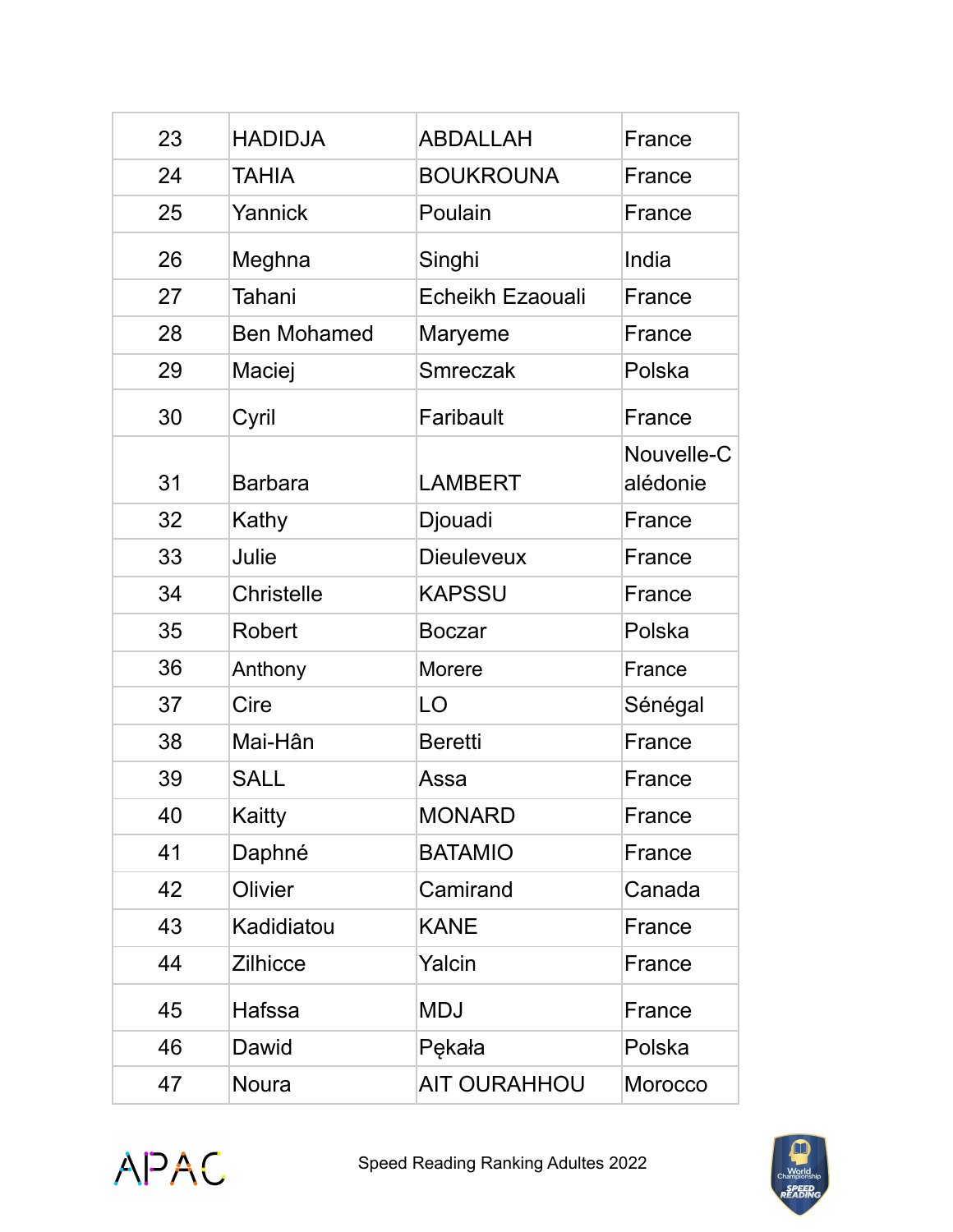| 48 | Kossivi Agbenyo                 | <b>BABA</b>                     | <b>Togo</b> |
|----|---------------------------------|---------------------------------|-------------|
| 49 | Elyn                            | <b>BATAMIO</b>                  | France      |
| 50 | Abdelaziz                       | Atman                           | France      |
| 51 | Noëmie                          | Wagner                          | France      |
| 52 | Marie-Claude                    | <b>L'HEVEDER</b>                | France      |
| 53 | Houria                          | <b>ELFATHI</b>                  | France      |
| 54 | Cherrie                         | Deora                           | India       |
| 55 | Farid                           | Moulgada                        | France      |
| 56 | <b>NOUMBIAP</b><br><b>FOKAM</b> | <b>RODRIGUE</b><br><b>RAOUL</b> | Cameroon    |
| 57 | Ouarda                          | Sbiybi                          | France      |
| 58 | Youcef                          | <b>HACHEMI</b>                  | France      |
| 59 | Anis                            | Berreziga                       | France      |
| 60 | Anna                            | Karaś                           | Polska      |
| 61 | <b>Steven</b>                   | <b>Billet</b>                   | France      |
| 62 | Belguidoum                      | Amina                           | Algeria     |
| 63 | Sandra                          | <b>KOL</b>                      | France      |
| 64 | Meryem                          | Alaoui                          | Morocco     |
| 65 | Valérie                         | <b>LAMBOUR</b>                  | France      |
| 66 | <b>Kalisse</b>                  | <b>CISSE</b>                    | France      |
| 67 | Mohamed                         | diop                            | Sénégal     |
| 68 | <b>Magalie</b>                  | <b>Bourdeau</b>                 | France      |
| 69 | <b>CHEMMAKH</b>                 | Oifiyha                         | France      |
| 70 | Paweł                           | <b>Furdak</b>                   | Polska      |
| 71 | Amina                           | Ghannami                        | Morocco     |
| 72 | Manon                           | Sailhan                         | France      |
| 73 | alamelu                         | samuel                          | France      |



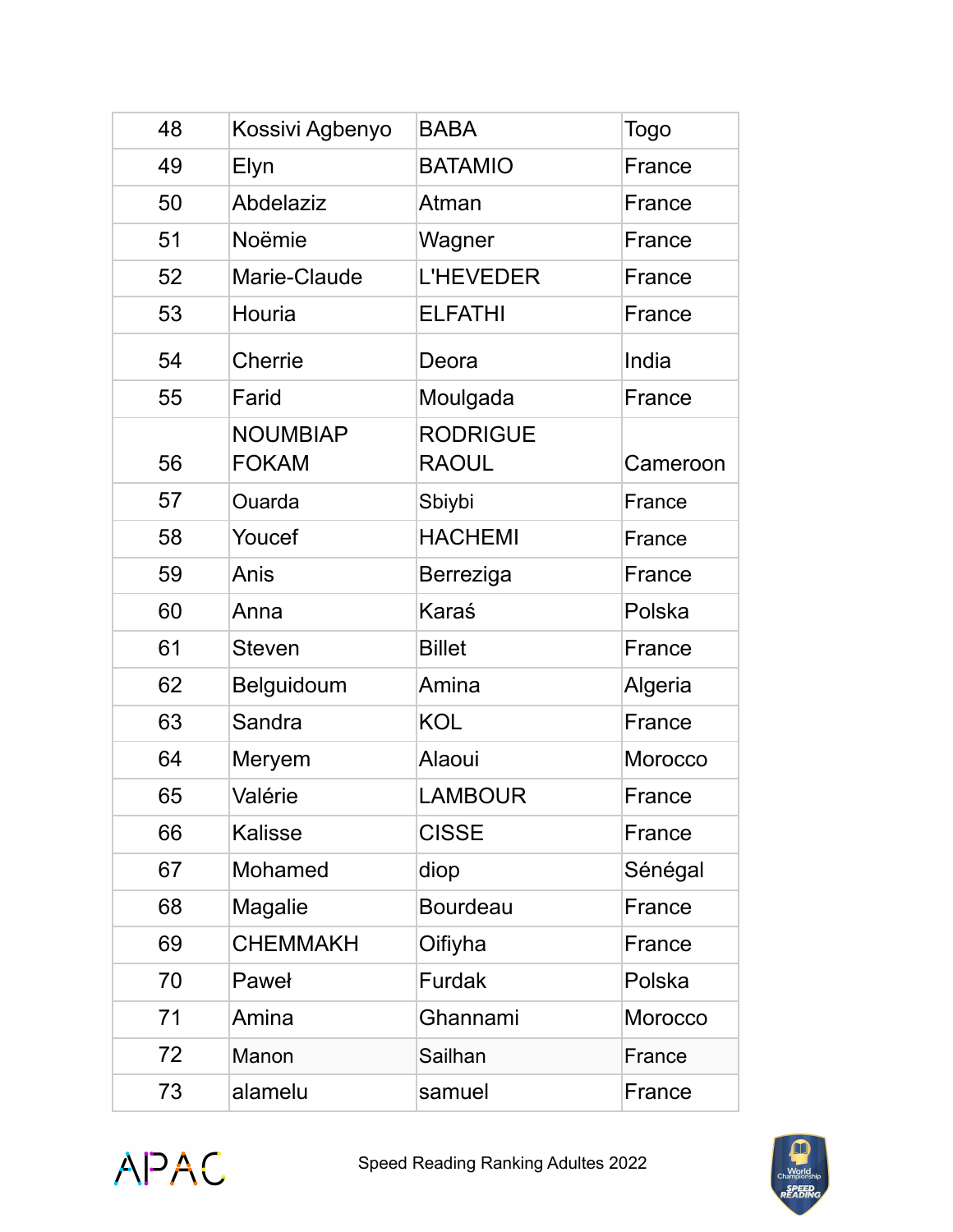| 74 | <b>Marielle</b>     | <b>TANGUY</b>                     | France           |
|----|---------------------|-----------------------------------|------------------|
| 75 | Manon               | Sailhan                           | France           |
| 76 | <b>AAMOUM</b>       | <b>HANANE</b>                     | <b>Morocco</b>   |
| 77 | Dr. Rajkumari       | Pardeshi                          | India            |
| 78 | Mariem Ez-zahraa    | Cherkaoui                         | <b>Morocco</b>   |
| 79 | Sarah               | Ghaleb                            | France           |
| 80 | Soumaya             | Elhaji                            | <b>Morocco</b>   |
| 81 | Camille             | Kieffer                           | <b>België</b>    |
| 82 | <b>JAVAD</b>        | <b>ALBOGHBEISH</b>                | Algeria          |
| 83 | riyaad              | kassee                            | France           |
| 84 | Ewa                 | <b>Brzeskot</b>                   | Polska           |
| 85 | Abida               | <b>Shaikh</b>                     | India            |
| 86 | Priyanka            | Ahirrao                           | India            |
| 87 | <b>ANDRE</b>        | <b>Christine</b>                  | <b>België</b>    |
| 88 | Cherkaoui           | El hamdani                        | Morocco          |
| 89 | <b>CORALIE</b>      | <b>CADINOT</b>                    | France           |
| 90 | Dounia              | Haddad                            | <b>Morocco</b>   |
| 91 | Valerie             | Amiot                             | France           |
| 92 | Morjane             | Youcef Ouali -<br><b>Murracas</b> | France           |
| 93 | <b>Nadia</b>        | Madhar                            | <b>Morocco</b>   |
| 94 | Mohammed            | Oirdi                             | <b>Morocco</b>   |
| 95 | Fatima              | Arfaoui                           | <b>Morocco</b>   |
| 96 | Aboua Paul<br>Amewe | Kouame                            | Côte<br>d'Ivoire |
| 97 | houda               | boulalah                          | France           |
| 98 | Abdoulaye oumar     | <b>Diawara</b>                    | Sénégal          |